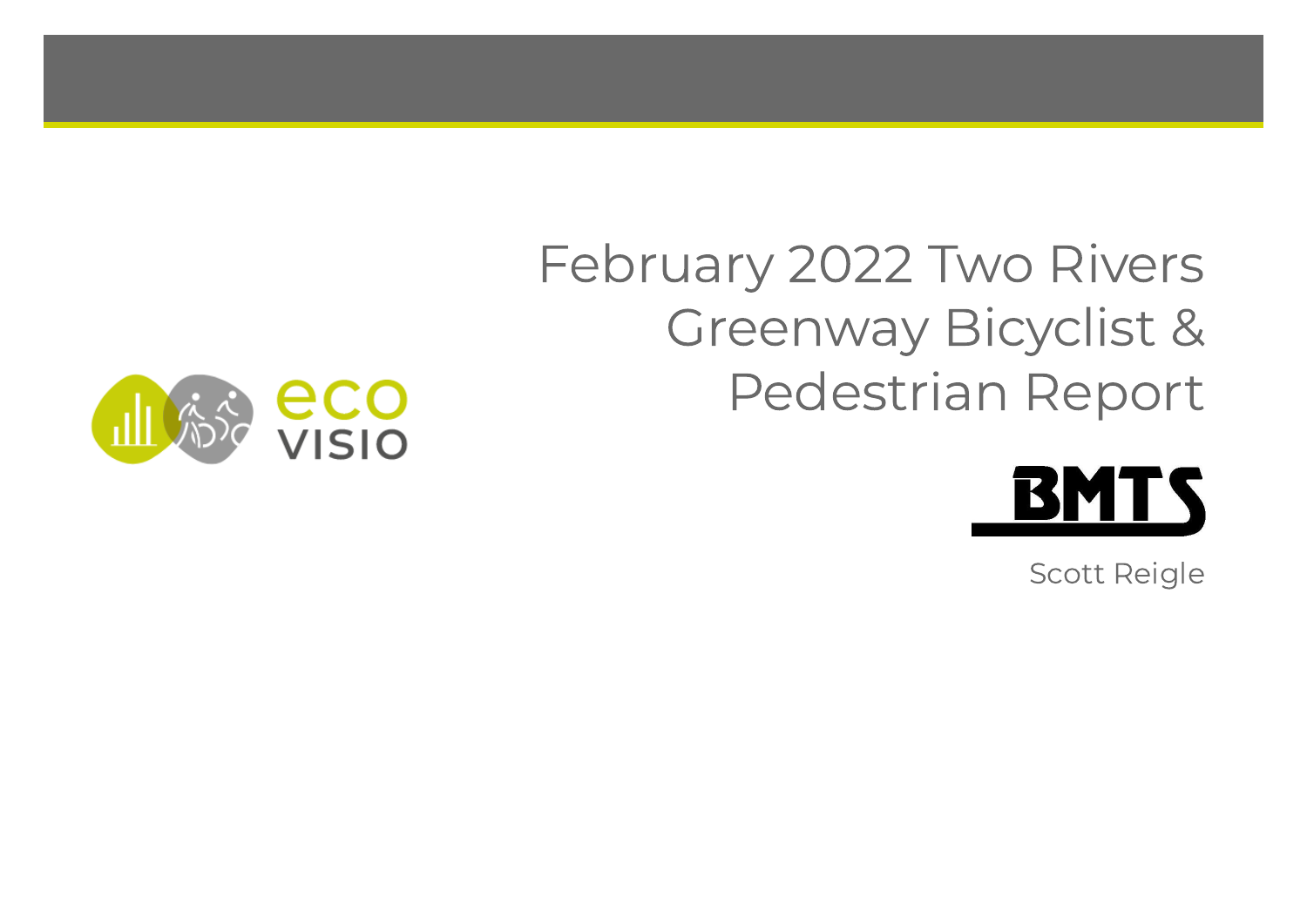February 1, 2022  $\rightarrow$  February 28, 2022





27% 14%  $12\%$   $\frac{1}{3\%}$ 11% 6% 5% 5% 4% ● % South Washington St. Bridge Cyclist ● % Vestal Rail Trail West - Coal House Cyclist ● % Vestal Rail Trail East - Shoppes Cyclist  $\bullet$   $\delta$  Riverwalk at Court Street Cyclist ● % Noyes Island Cyclist ● % Confluence Tunnel Cyclist ● % Otsiningo South Cyclist ● % North Ostiningo Park at Howell Drive Cyclist ● % Vestal Rail Trail - West Extension Cyclist ● % MLK Promenade Cyclist

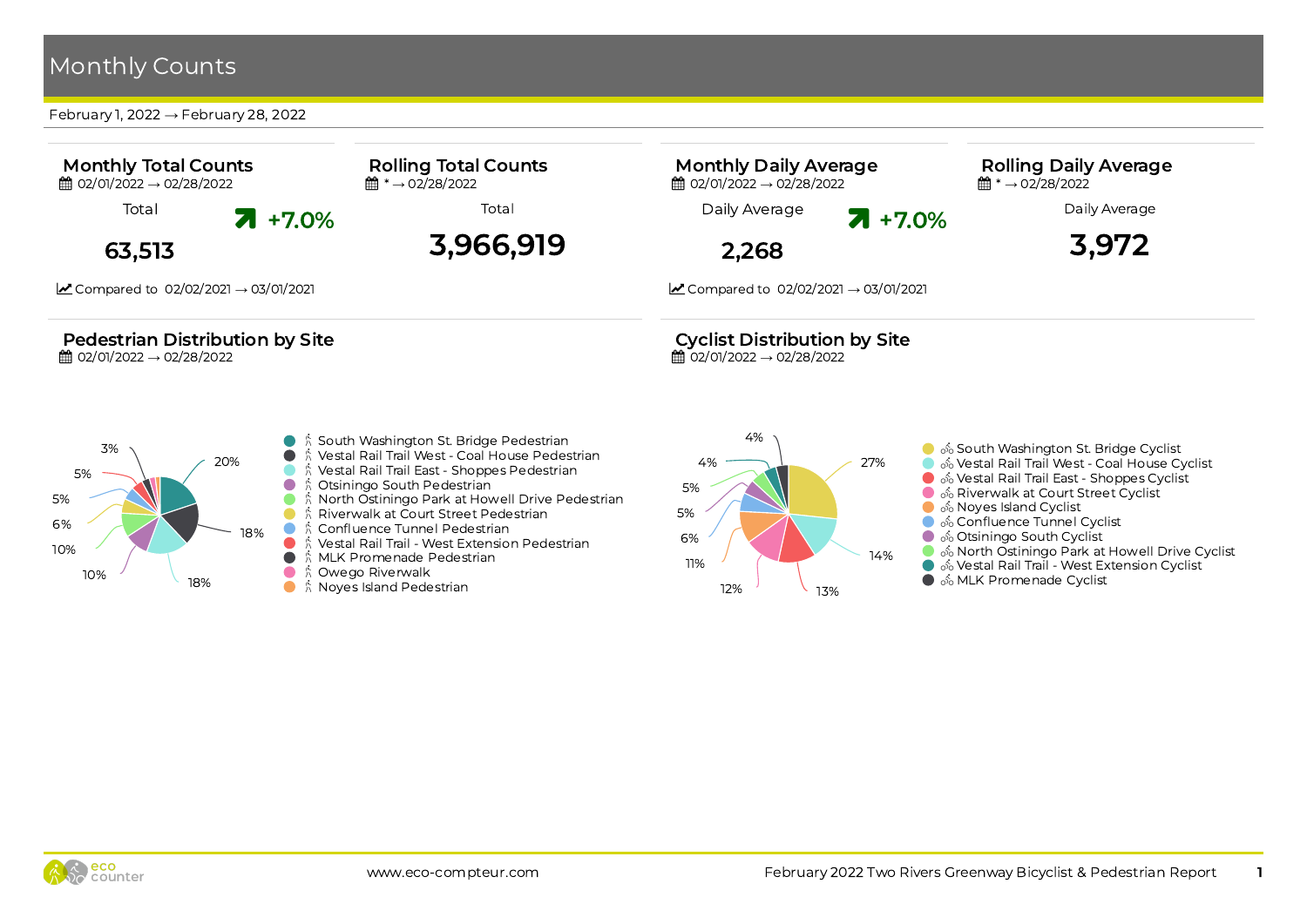February 1, 2022 → February 28, 2022

#### Daily Average by Site

**曲** 02/01/2022 → 02/28/2022



Compared to  $02/02/2021 \rightarrow 03/01/2021$ 

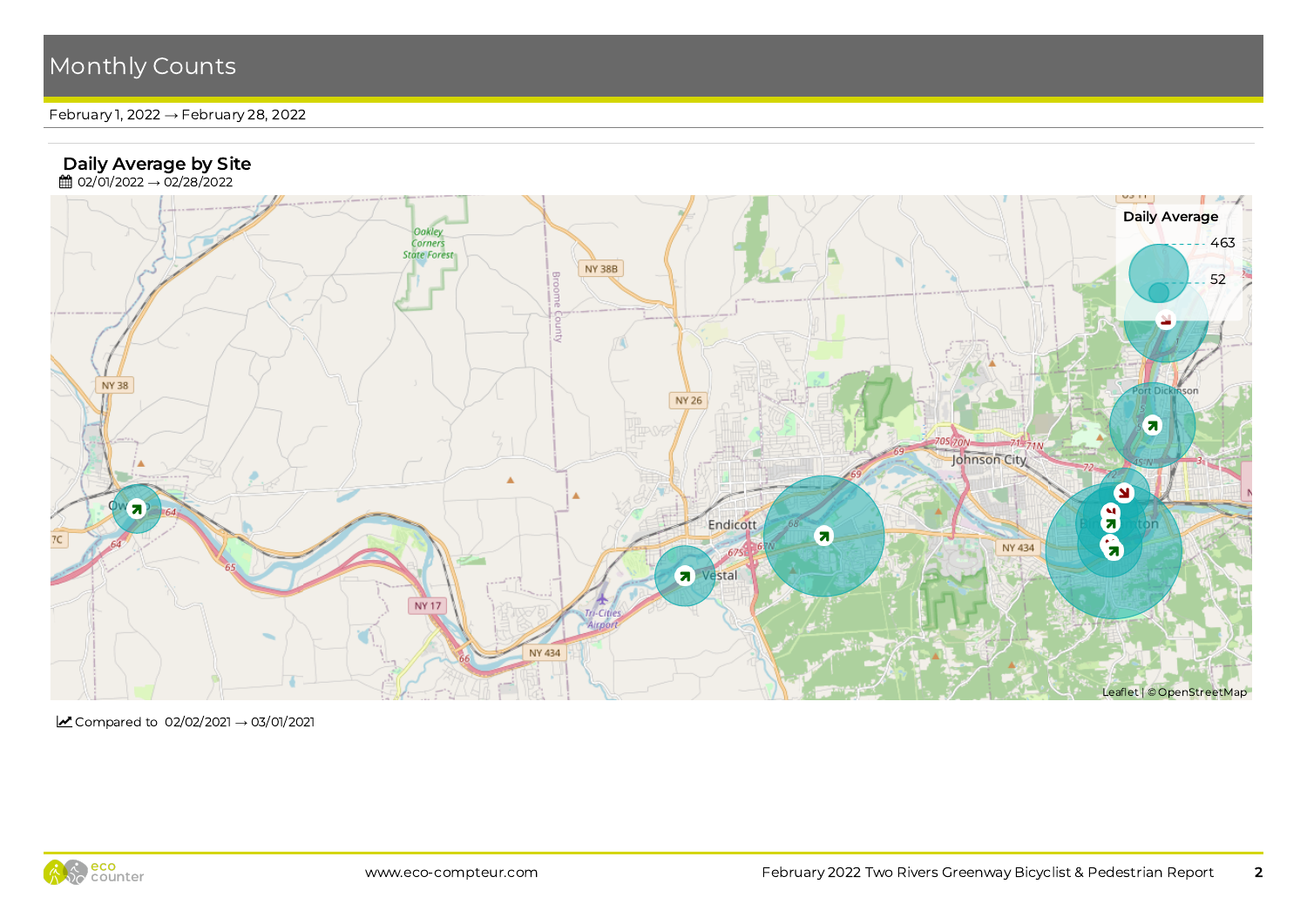February 1, 2022 → February 28, 2022

#### Cyclist Summary by Site

**曲** 02/01/2022 → 02/28/2022

| Total<br>$\blacktriangle$ |                                              | Daily Average                                                                                                                                                                                        |                 | Peak Day                                                                                                                                                                                             |  | Peak Count                                                                                                                                                                                                                                                                                                                                                                                 |                       |  |
|---------------------------|----------------------------------------------|------------------------------------------------------------------------------------------------------------------------------------------------------------------------------------------------------|-----------------|------------------------------------------------------------------------------------------------------------------------------------------------------------------------------------------------------|--|--------------------------------------------------------------------------------------------------------------------------------------------------------------------------------------------------------------------------------------------------------------------------------------------------------------------------------------------------------------------------------------------|-----------------------|--|
|                           |                                              |                                                                                                                                                                                                      |                 |                                                                                                                                                                                                      |  |                                                                                                                                                                                                                                                                                                                                                                                            | 40 $\triangle 42.9\%$ |  |
|                           |                                              |                                                                                                                                                                                                      |                 |                                                                                                                                                                                                      |  |                                                                                                                                                                                                                                                                                                                                                                                            | $30 \times 50.0\%$    |  |
|                           |                                              |                                                                                                                                                                                                      |                 |                                                                                                                                                                                                      |  |                                                                                                                                                                                                                                                                                                                                                                                            | $64 \times 113.3\%$   |  |
|                           | $\triangle 22.3\%$                           |                                                                                                                                                                                                      | $\lambda$ 22.3% |                                                                                                                                                                                                      |  |                                                                                                                                                                                                                                                                                                                                                                                            | 52 $\sim$ 48.6%       |  |
|                           |                                              |                                                                                                                                                                                                      |                 |                                                                                                                                                                                                      |  |                                                                                                                                                                                                                                                                                                                                                                                            | 52 $\sim$ 92.6%       |  |
|                           |                                              |                                                                                                                                                                                                      |                 |                                                                                                                                                                                                      |  |                                                                                                                                                                                                                                                                                                                                                                                            | 68 $\bullet$ -40.4%   |  |
|                           |                                              |                                                                                                                                                                                                      |                 |                                                                                                                                                                                                      |  |                                                                                                                                                                                                                                                                                                                                                                                            | $104 \times 40.5\%$   |  |
|                           |                                              |                                                                                                                                                                                                      |                 |                                                                                                                                                                                                      |  |                                                                                                                                                                                                                                                                                                                                                                                            | $65 \times 333.3\%$   |  |
|                           |                                              |                                                                                                                                                                                                      |                 |                                                                                                                                                                                                      |  |                                                                                                                                                                                                                                                                                                                                                                                            | $119 \times 205.1\%$  |  |
|                           | $\sim 54.2\%$                                |                                                                                                                                                                                                      |                 |                                                                                                                                                                                                      |  |                                                                                                                                                                                                                                                                                                                                                                                            | $101 \times 140.5\%$  |  |
|                           | North Ostiningo Park at Howell Drive Cyclist | $302 \times 1.9\%$<br>$204 \times 9.1\%$<br>$227 \times 49.3\%$<br>521<br>$233 \times 47.5\%$<br>$570 \, \text{V}$ -14.3%<br>$1,299$ $\sim$ 4.2%<br>$209 \times 122.3\%$<br>609 $\star$ 44.7%<br>691 |                 | $11 \times -1.9\%$<br>$7 \times 9.1\%$<br>$8 \times 49.3\%$<br>19<br>$8 \times 47.5\%$<br>$20 \times -14.3\%$<br>$46 \times 4.2\%$<br>$7 \times 122.3\%$<br>$22 \times 44.7\%$<br>$25 \times 54.2\%$ |  | Mon Feb 21, 2022 Thu Feb 25, 2021<br>Mon Feb 21, 2022 Thu Feb 25, 2021<br>Mon Feb 21, 2022   Wed Feb 24, 2021<br>Fri Feb 4, 2022   Sat Feb 27, 2021<br>Mon Feb 21, 2022   Sat Feb 27, 2021<br>Mon Feb 21, 2022   Fri Feb 5, 2021<br>Mon Feb 21, 2022 Wed Feb 24, 2021<br>Mon Feb 21, 2022   Sat Feb 27, 2021<br>Mon Feb 21, 2022   Sat Feb 27, 2021<br>Mon Feb 21, 2022   Sat Feb 27, 2021 |                       |  |

 $\triangleright$  Compared to 02/02/2021  $\rightarrow$  03/01/2021

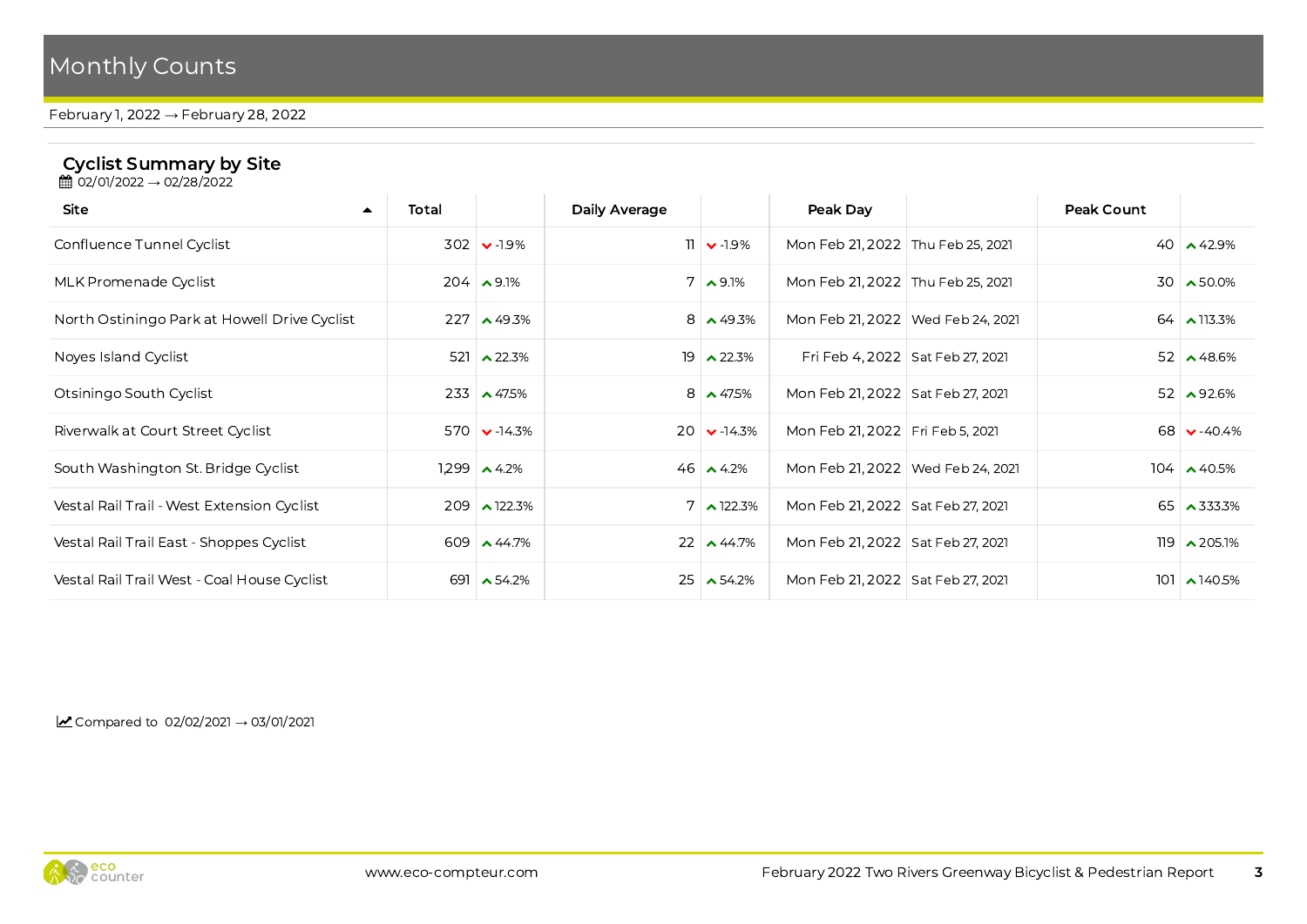February 1, 2022 → February 28, 2022

#### Pedestrian Summary by Site

**曲** 02/01/2022 → 02/28/2022

| <b>Site</b><br>$\blacktriangle$                 | Total |                                 | Daily Average |                               | Peak Day                            | <b>Peak Count</b> |                             |
|-------------------------------------------------|-------|---------------------------------|---------------|-------------------------------|-------------------------------------|-------------------|-----------------------------|
| Confluence Tunnel Pedestrian                    |       | $3,123$ $\triangleright$ -19.1% |               | $112$ $\triangleright$ -19.1% | Mon Feb 21, 2022   Sat Feb 27, 2021 |                   | $378 \times 22.7\%$         |
| MLK Promenade Pedestrian                        |       | $1,933$ $\vee$ -14.3%           |               | 69 $\bullet$ -14.3%           | Mon Feb 21, 2022   Wed Feb 24, 2021 |                   | $168 \sim 19.1\%$           |
| North Ostiningo Park at Howell Drive Pedestrian |       | $5,938$ $\triangleright$ -16.0% |               | $212$ $\triangleright$ -16.0% | Mon Feb 21, 2022   Sat Feb 6, 2021  |                   | 678 $\sim$ 18.3%            |
| Noves Island Pedestrian                         |       | $1,178$ $\bullet$ -10.4%        |               | 42 $\bullet$ -10.4%           | Mon Feb 21, 2022   Fri Feb 26, 2021 |                   | $124 \times 44.2\%$         |
| Otsiningo South Pedestrian                      |       | 5,958 $\sim$ 45.5%              |               | 213 $\sim$ 45.5%              | Mon Feb 21, 2022   Fri Feb 26, 2021 |                   | $916 \times 134.9\%$        |
| Owego Riverwalk                                 |       | $1,462$ $\sim$ 46.5%            |               | 52 $\sim$ 46.5%               | Mon Feb 21, 2022 Sun Feb 21, 2021   |                   | $206$ $\triangle$ 145.2%    |
| Riverwalk at Court Street Pedestrian            |       | $3,580$ $\sim$ 11.0%            |               | $128 \sim 11.0\%$             | Mon Feb 21, 2022   Fri Feb 26, 2021 |                   | 423 $\sim$ 56.7%            |
| South Washington St. Bridge Pedestrian          |       | $11,661$ $\sim$ 21.9%           |               | 416 $\sim$ 21.9%              | Tue Feb 22, 2022   Sat Feb 27, 2021 |                   | $1,580$ $\lambda$ 183.7%    |
| Vestal Rail Trail - West Extension Pedestrian   |       | $2,843$ $\triangle 67.8\%$      |               | $102 \times 67.8\%$           | Mon Feb 21, 2022 Sat Feb 27, 2021   |                   | 452 $\sim$ 151.1%           |
| Vestal Rail Trail East - Shoppes Pedestrian     |       | $10,383$ $\triangleright$ -1.0% |               | $371 \times -10\%$            | Mon Feb 21, 2022   Wed Feb 24, 2021 |                   | $1,387$ $\rightarrow$ 65.7% |
| Vestal Rail Trail West - Coal House Pedestrian  |       | $10,589$ $\bullet$ -0.8%        |               | $378 \times -0.8\%$           | Mon Feb 21, 2022   Sat Feb 27, 2021 |                   | $1,203$ $\rightarrow$ 36.7% |

 $\triangleright$  Compared to 02/02/2021  $\rightarrow$  03/01/2021

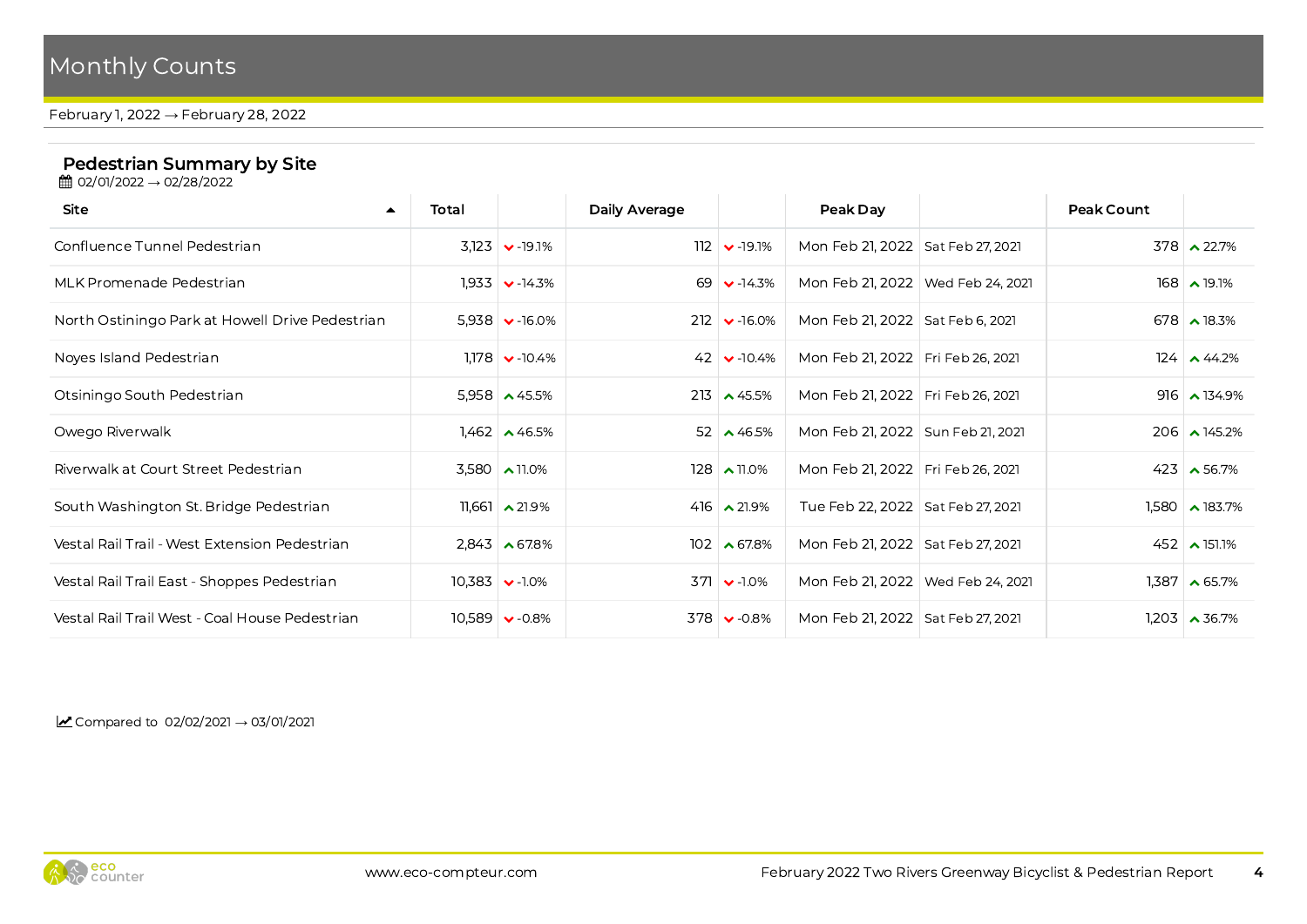#### February 1, 2022 → February 28, 2022

#### Total Summary by Site

**曲** 02/01/2022 → 02/28/2022

| Site<br>$\blacktriangle$             | Total |                                 | Daily Average |                               | Peak Day                            |  | Peak Count |                          |  |
|--------------------------------------|-------|---------------------------------|---------------|-------------------------------|-------------------------------------|--|------------|--------------------------|--|
| Confluence Tunnel                    |       | $3,425$ $\triangleright$ -17.8% |               | $122$ $\triangleright$ -17.8% | Mon Feb 21, 2022 Sat Feb 27, 2021   |  |            | 418 $\lambda$ 26.7%      |  |
| MLK Promenade                        |       | $2,137$ $\triangleright$ -12.5% |               | $76 \times -12.5\%$           | Mon Feb 21, 2022   Wed Feb 24, 2021 |  |            | 198 $\sim$ 29.4%         |  |
| North Ostiningo Park at Howell Drive |       | 6, 165 $\triangleright$ -14.6%  |               | $220 \times -14.6\%$          | Mon Feb 21, 2022   Sat Feb 6, 2021  |  |            | $742 \times 28.2\%$      |  |
| Noyes Island                         |       | $1,699$ $\bullet$ -2.4%         |               | $61 \times -2.4\%$            | Mon Feb 21, 2022 Sat Feb 27, 2021   |  |            | $175 \times 60.6\%$      |  |
| Otsiningo South                      |       | 6, 191 $\sim$ 45.5%             |               | 221 $\sim$ 45.5%              | Mon Feb 21, 2022   Fri Feb 26, 2021 |  |            | $968 \times 144.4\%$     |  |
| Owego Riverwalk                      |       | $1,462$ $\rightarrow$ 46.5%     |               | 52 $\sim$ 46.5%               | Mon Feb 21, 2022 Sun Feb 21, 2021   |  |            | $206 \times 145.2\%$     |  |
| Riverwalk at Court Street            |       | 4, 30 $\bullet$ 6.7%            |               | $148 \times 6.7\%$            | Mon Feb 21, 2022   Fri Feb 26, 2021 |  |            | 491 $\triangle$ 68.7%    |  |
| South Washington St. Bridge          |       | $12,960$ $\sim$ 19.8%           |               | $463 \times 19.8\%$           | Tue Feb 22, 2022 Sat Feb 27, 2021   |  |            | $1,645$ $\lambda$ 165.3% |  |
| Vestal Rail Trail - West Extension   |       | $3,052$ $\rightarrow$ 70.7%     |               | 109 $\sim$ 70.7%              | Mon Feb 21, 2022   Sat Feb 27, 2021 |  |            | 517 $\sim$ 165.1%        |  |
| Vestal Rail Trail East - Shoppes     |       | $10,992$ $\sim 0.8\%$           |               | 393 $\sim 0.8\%$              | Mon Feb 21, 2022   Wed Feb 24, 2021 |  |            | $1,506$ $\lambda$ 74.7%  |  |
| Vestal Rail Trail West - Coal House  |       | 11,280 $\sim$ 1.4%              |               | 403 $\lambda$ 1.4%            | Mon Feb 21, 2022   Sat Feb 27, 2021 |  |            | $1,304$ $\sim$ 41.4%     |  |
|                                      |       |                                 |               |                               |                                     |  |            |                          |  |

 $\triangleright$  Compared to 02/02/2021  $\rightarrow$  03/01/2021